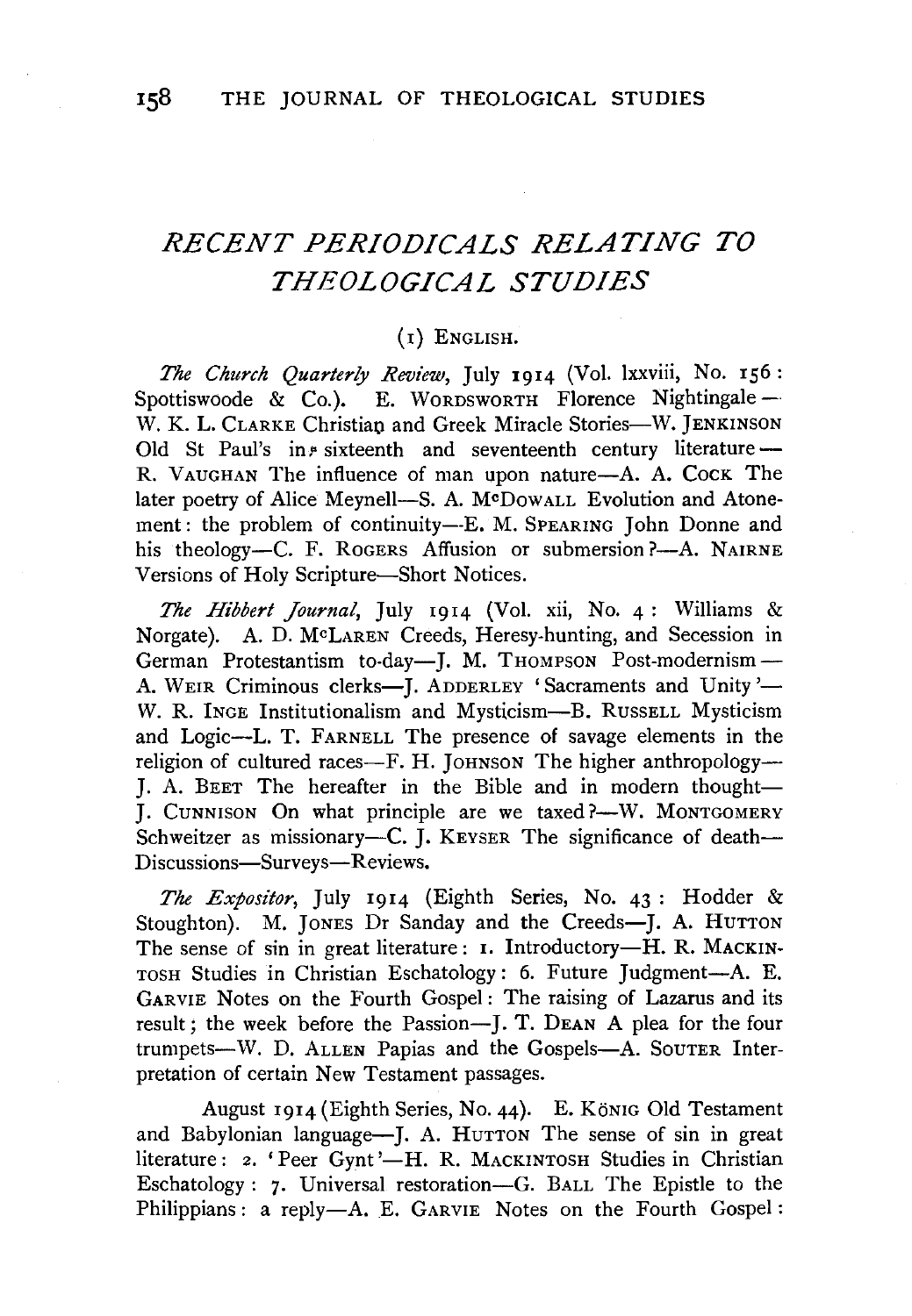### PERIODICALS RELATING TO THEOLOGICAL STUDIES **159**

7· The upper room-H. T. ANDREWS The structure of the prologue to the Fourth Gospel-C. F. RussELL The Second Commandment-E. B. REDLICH Aristarchus-J. MOFFATT Exegetica.

September 1914 (Eighth Series, No. 45). E. König Old Testament and Babylonian language-A. CARR Boldness in the day of judgment-N. J. D. WHITE The Creed and Dr Sanday-A. MINGANA A new document on Clement of Rome, his relations and his interview with Simon Peter-H. R. MACKINTOSH Studies in Christian Eschatology: 8. Conditionalism--- J. A. HUTTON The sense of sin in great literature: 3. 'La Morte'—C. VAN GELDEREN Who was Nimrod ?- A. A. DAUNCEY The two great refusals.

### (2) AMERICAN.

*The American Journal of Theology,* July 1914 (Vol. xviii, No. 3: Chicago University Press). D. C. MACINTOSH The new Christianity and world-conversion-E. W. LvMAN Must Dogmatics forego ontology? D. S. SCHAFF The formulation of the fundamental articles of faith-E. D. BURTON Spirit, Soul, and Flesh: III  $\pi\nu\epsilon\hat{\nu}\mu a$ ,  $\psi\nu\chi\eta$ , and  $\sigma\acute{a}\rho\acute{\xi}$  in Greek writers from Epicurus to Arius Didymus-Recent theological literature.

*The Princeton Theological Review,* July 1914 (Vol. xii, No. 3: Princeton University Press). J. R. SMITH Genesis-B. B. WARFIELD Misconception of Jesus, and blasphemy of the Son of Man-R. D. WILSON The papyrus of Elephantine-W. P. ARMSTRONG Gospel history and criticism-G. JOHNSON The authority of Holy Scripture-}. D. DAVIS Samuel Rolles Driver-Reviews of recent literature.

#### (3) FRENCH AND BELGIAN.

*Revue de l'Orient Chrétien*, April 1914 (N. S., Vol. ix, No. 2: Paris, 20 Rue du Regard). F. NAU Résumé de monographies syriaques : Barsauma, Abraham de la Haute Montagne, Simeon de Kefar 'Abdin, Yaret l'Alexandrin, Jacques le Reclus, Romanus, Talia, Asia, Pantaléon, Candida *(suite)-E.* PoRCHER La premiere homelie cathedrale de Sévère d'Antioche ( $fn$ )-J. BABAKHAN Essai de vulgarisation des 'Homélies métriques' de Jacques de Saroug ( $\hat{\pi}n$ )-F. C. CONYBEARE and 0. WARDROP The Georgian version of the Liturgy of Saint-James  $(f_n)$ -S. GREBAUT Les manuscrits éthiopiens de M. E. Delorme *(suite)* - **J.** FRAN90N La Didascalie ethiopienne *(suite)-*E. TISSERANT Note sur le manuscrit Borgia arménien 9-F. NAU L'homélie de Moyse bar Cépha sur les confesseurs du Vendredi-Mélanges: I S. GRÉBAUT Dix proverbes éthiopiens (fin): II S. GRÉBAUT Un fragment de menologe ethiopien: Ill F. NAU Preceptes anonymes et histoire